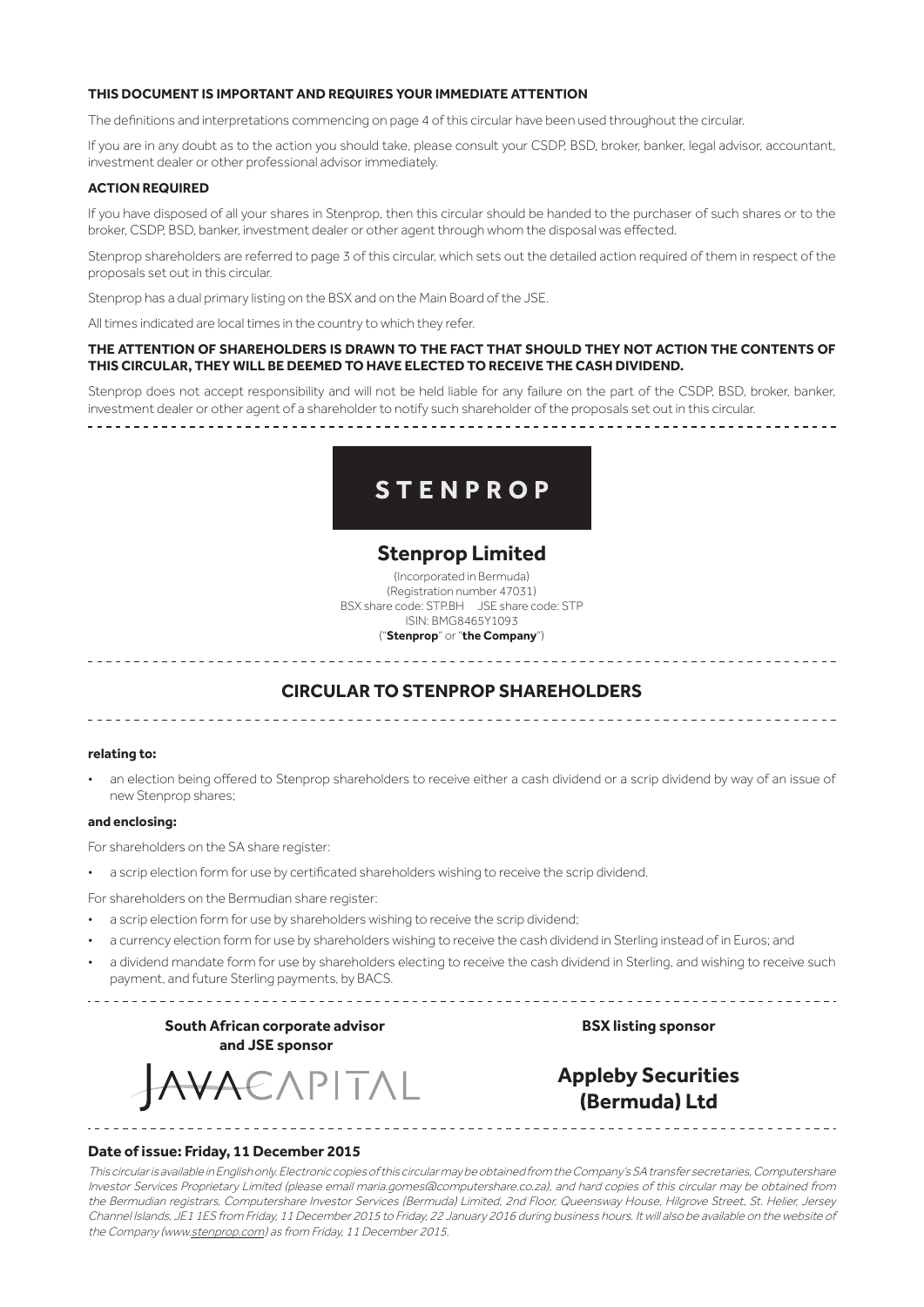# **CORPORATE INFORMATION**

# **Registered office of the Company**

Stenprop Limited (Registration number 47031) 20 Reid Street Williams House 3rd Floor Hamilton HM11 Bermuda

### **Company secretary**

Apex Corporate Services Ltd. (Registration number 43607) 20 Reid Street 3rd Floor, Williams House Hamilton HM11, Bermuda (PO Box 2460 HM JX, Bermuda)

### **JSE sponsor**

Java Capital Trustees and Sponsors Proprietary Limited (Registration number 2006/005780/07) 6A Sandown Valley Crescent Sandown Sandton, 2196 (PO Box 2087, Parklands, 2121)

# **SA transfer secretaries**

Computershare Investor Services Proprietary Limited (Registration number 2004/003647/07) 70 Marshall Street Johannesburg 2001 South Africa

Correspondence address: PO Box 61763 Marshalltown 2107 South Africa

# **Date and place of incorporation of the Company:**

26 October 2012, Bermuda

### **Postal address of the Company**

Kingsway House Havilland Street St. Peter Port Guernsey GY1 2QE

### **South African corporate advisor**

Java Capital Proprietary Limited (Registration number 2012/089864/07) 6A Sandown Valley Crescent Sandown Sandton, 2196 (PO Box 2087, Parklands, 2121)

### **BSX sponsor**

Appleby Securities (Bermuda) Ltd (Registration number 25105) Canon's Court 22 Victoria Street Hamilton HM12 Bermuda (Postal address the same as the physical address above)

# **Bermudian registrars**

Computershare Investor Services (Bermuda) Limited (Company number 41776) Corner House 20 Parliament Street Hamilton HM12 Bermuda

Correspondence address: 2nd Floor , Queensway House Hilgrove Street St. Helier Jersey Channel Islands JE1 1ES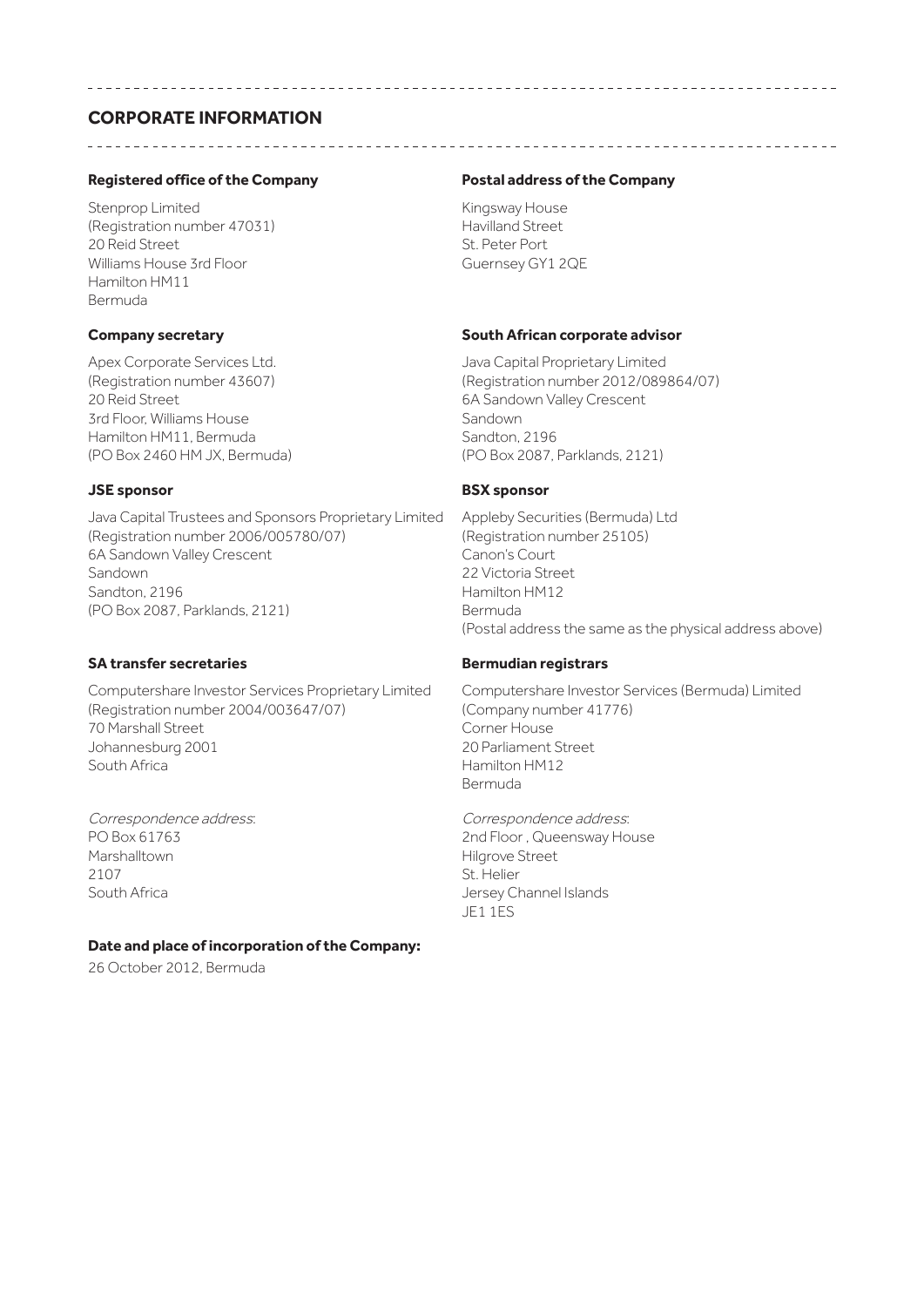# **TABLE OF CONTENTS**

|                              |                                                                                                                    | Page               |
|------------------------------|--------------------------------------------------------------------------------------------------------------------|--------------------|
| <b>Corporate information</b> |                                                                                                                    | Inside front cover |
|                              | <b>Important dates and times</b>                                                                                   | 2                  |
|                              | <b>Action required by shareholders</b>                                                                             | 3                  |
|                              | <b>Definitions and interpretations</b>                                                                             | 4                  |
|                              | <b>Circular to Stenprop shareholders</b>                                                                           |                    |
|                              | 1. Introduction                                                                                                    | $\overline{7}$     |
|                              | 2. Cash dividend                                                                                                   | $\overline{7}$     |
|                              | 3. Scrip dividend                                                                                                  | 8                  |
|                              | 4. Rationale for the scrip dividend                                                                                | 8                  |
|                              | 5. Share capital                                                                                                   | 9                  |
|                              | 6. Tax implications                                                                                                | 9                  |
|                              | 7. Listing of new Stenprop shares                                                                                  | 9                  |
|                              | 8. South African law and Bermudian law                                                                             | 9                  |
|                              | 9. Exchange control regulations (for shareholders on the Bermudian share register)                                 | 9                  |
|                              | 10. Exchange control regulations (for shareholders on the SA share register)                                       | 10                 |
|                              | 11. Consents                                                                                                       | 11                 |
|                              | Election form for certificated shareholders recorded on the SA share register                                      | Attached           |
|                              | Election form for shareholders recorded on the Bermudian share register                                            | Attached           |
|                              | Currency election form and Dividend mandate form for shareholders recorded on the<br>Bermudian share register only | Attached           |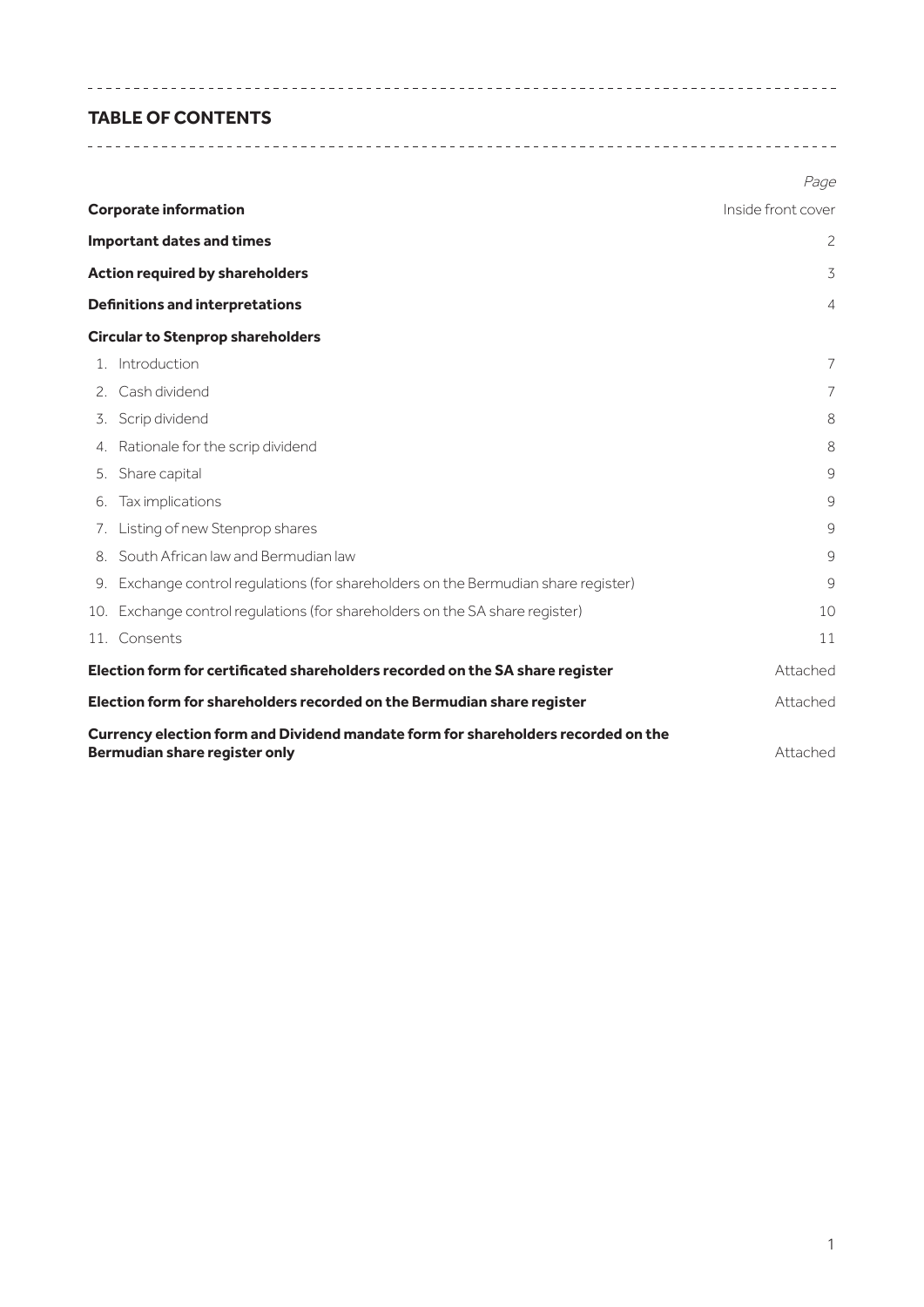# **IMPORTANT DATES AND TIMES**

### **FOR SHAREHOLDERS ON THE SA SHARE REGISTER**

|                                                                                                                                                  | 2015                 |
|--------------------------------------------------------------------------------------------------------------------------------------------------|----------------------|
| Record date to receive this circular                                                                                                             | Friday, 4 December   |
| Declaration announcement on SENS and posting of the circular on                                                                                  | Friday, 11 December  |
|                                                                                                                                                  | 2016                 |
| Announcement of Euro to Rand and Euro to Sterling conversion rates and scrip dividend<br>reference price released on SENS at 07:00 (SAST) on     | Friday, 8 January    |
| Last day to trade on the JSE in order to be eligible for the cash dividend or alternatively the<br>scrip dividend on                             | Friday, 15 January   |
| Shares commence trading ex the cash dividend or scrip dividend on the JSE on                                                                     | Monday, 18 January   |
| Record date for shareholders recorded on the SA share register                                                                                   | Friday, 22 January   |
| Closing date for receipt of completed election forms by no later than 12:00 noon (SAST) on                                                       | Friday, 22 January   |
| Announcement on SENS of the amount of new Stenprop shares issued on                                                                              | Monday, 25 January   |
| Dispatch of share certificates, payment of cash dividend, CSDP/broker accounts credited/<br>updated and new Stenprop shares listed on the JSE on | Thursday, 28 January |
| Notes:                                                                                                                                           |                      |

1. All dates and times quoted above are local dates and times in South Africa. The above dates and times are subject to change. Any changes will be released on SENS.

2. Stenprop shareholders are referred to page 3 of this circular for information on the action required to be taken by them.

3. Shareholders should note that new Stenprop shares should not be traded until the new Stenprop shares are issued or reflect in their accounts with their CSDP or broker on Thursday, 28 January 2016.

4. Share certificates may not be dematerialised or rematerialised between Monday, 18 January 2016 and Friday, 22 January 2016, both days inclusive nor may transfers of shares between sub-registers in South Africa and Bermuda take place between Monday, 18 January 2016 and Friday, 22 January 2016 both days inclusive.

5. Shareholders on the SA share register who do not elect to receive a scrip dividend will receive a cash dividend in South African Rand, based on the exchange rate to be obtained by the Company on or before Friday, 8 January 2016. An announcement in this respect will be made on Friday, 8 January 2016.

**2015**

# **FOR SHAREHOLDERS ON THE BERMUDIAN SHARE REGISTER**

|                                                                                                                                                                     | 2015                 |  |
|---------------------------------------------------------------------------------------------------------------------------------------------------------------------|----------------------|--|
| Record date to receive this circular                                                                                                                                | Friday, 4 December   |  |
| Declaration announcement on the BSX website and posting of the circular on                                                                                          | Friday, 11 December  |  |
|                                                                                                                                                                     | 2016                 |  |
| Announcement of Euro to Rand and Euro to Sterling conversion rates and scrip dividend<br>reference price released on the BSX website at 17:00 (AST)/ 21:00 (GMT) on | Thursday, 7 January  |  |
| Last day to trade on the BSX in order to be eligible for the cash dividend or alternatively the<br>scrip dividend on                                                | Friday, 15 January   |  |
| Shares commence trading ex the cash dividend or scrip dividend on the BSX on                                                                                        | Monday, 18 January   |  |
| Record date for shareholders recorded on the Bermudian share register                                                                                               | Friday, 22 January   |  |
| Closing date for receipt of completed election forms by no later than 08:00 (AST)/<br>12:00 noon (GMT) on                                                           | Friday, 22 January   |  |
| Announcement on the BSX website of the amount of new Stenprop shares issued on                                                                                      | Monday, 25 January   |  |
| Payment of cash dividend, BSD accounts credited/updated and new Stenprop shares listed                                                                              |                      |  |
| on the BSX on                                                                                                                                                       | Thursday, 28 January |  |

**Notes:**

1. Unless stated otherwise, all dates and times quoted above are local dates and times in Bermuda. The above dates and times are subject to change. Any changes will be released on the BSX website.

2. Stenprop shareholders are referred to page 3 of this circular for information on the action required to be taken by them.

3. Shareholders should note that new Stenprop shares should not be traded until the new Stenprop shares reflect in their BSD accounts with their broker on Thursday, 28 January 2016.

4. No transfers of shares can take place between sub-registers in South Africa and Bermuda between Monday, 18 January 2016 and Friday, 22 January 2016 both days inclusive.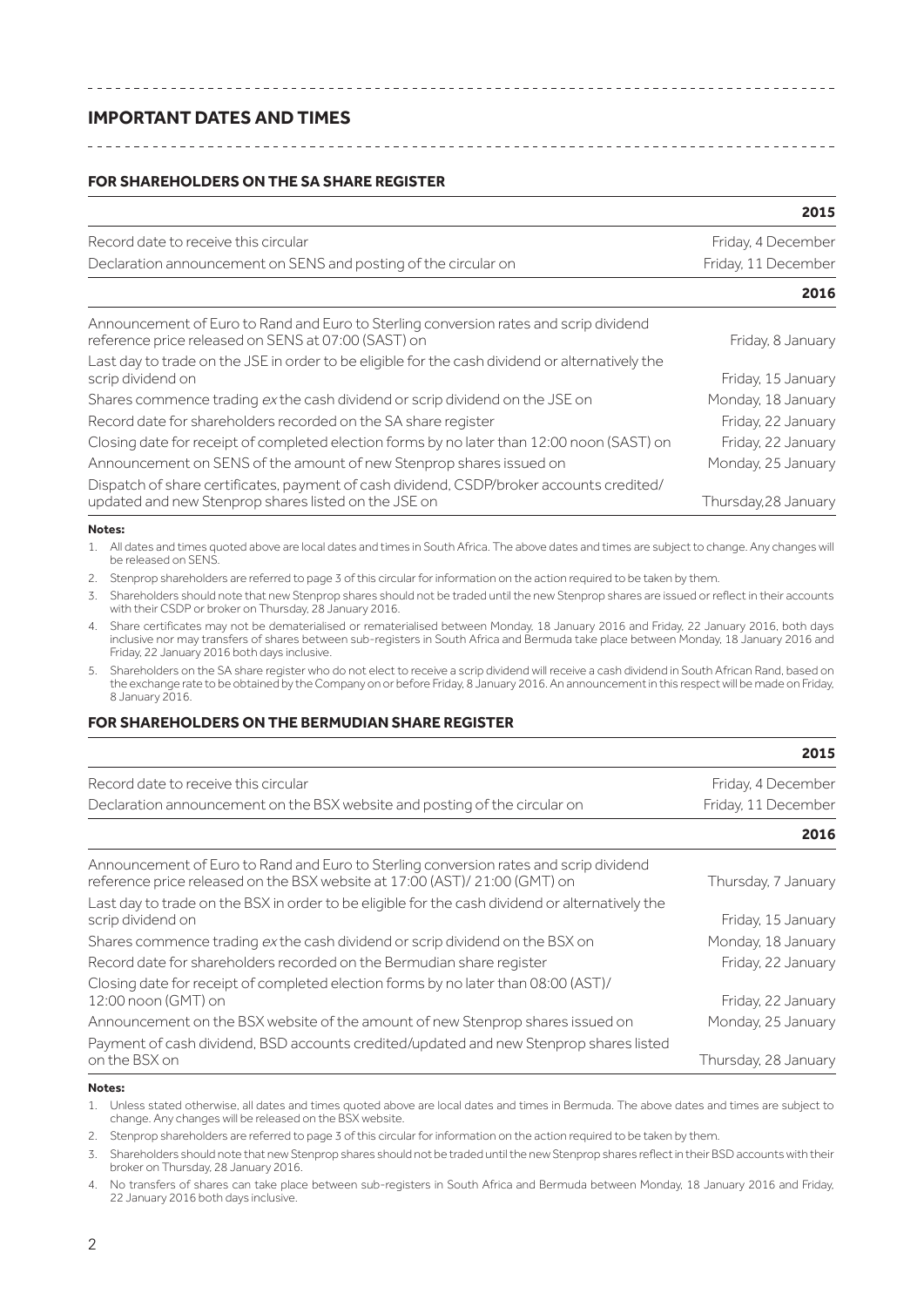# **ACTION REQUIRED BY SHAREHOLDERS**

The definitions and interpretations commencing on page 4 of this circular apply to this section.

The following information pertains to all of the Company's shareholders.

On Thursday, 26 November 2015 it was announced that the board had approved a distribution of 4.2 Euro cents per share in respect of the six months ended 30 September 2015 and that the board intends to offer shareholders the option to receive cash dividends or new Stenprop shares in lieu of cash. Accordingly, you are entitled to receive either a cash dividend or a scrip dividend.

Should you wish to receive the cash dividend or should you take no action, regardless of being a certificated or dematerialised shareholder, you will, on Thursday, 28 January 2016, receive the cash dividend. Shareholders who do not elect to receive the scrip dividend will, without any action on their part, be deemed to have chosen to receive the cash dividend. Dividend payments will be made in accordance with the payment instructions held.

Shareholders may elect the scrip dividend in respect of all or part of their shares.

Shareholders on the Bermudian register wishing to receive the cash dividend may make a further election to receive the dividend in Sterling instead of in Euros. Shareholders making such election are invited to complete the Dividend Mandate Form enclosed.

Instructions for completing each election form and relevant return address are given on each election form.

All times indicated below are local times in the country to which they refer.

If you elect to receive the scrip dividend, please note the following action is required to be taken by you:

### **SHAREHOLDERS RECORDED ON THE SA SHARE REGISTER**

### 1. **CERTIFICATED SHAREHOLDERS**

Certificated shareholders must complete the attached election form in accordance with the instructions contained in it and lodge it with the SA transfer secretaries, Computershare Investor Services Proprietary Limited, 70 Marshall Street, Johannesburg 2001, South Africa , to be received by them by no later than 12:00 noon (SAST) on Friday, 22 January 2016. Election forms received after this date and time will not be accepted.

Where applicable, share certificates will be dispatched to all certificated shareholders by registered post at the risk of such shareholders, on Thursday, 28 January 2016 or in accordance with the instructions given to the SA transfer secretaries.

### 2. **DEMATERIALISED SHAREHOLDERS**

Dematerialised shareholders are required to notify their duly appointed CSDP, broker or custodian if they wish to receive the new Stenprop shares pursuant to the scrip dividend in the manner and the time stipulated in the agreement governing the relationship between such shareholders and their CSDP, broker or custodian, failing which they will receive the cash dividend.

Dematerialised shareholders' CSDP/broker accounts will be credited and updated on Thursday, 28 January 2016 with the new Stenprop shares.

# **SHAREHOLDERS RECORDED ON THE BERMUDIAN SHARE REGISTER**

Shareholders must complete the attached election form in accordance with the instructions contained in it and lodge it by post to Computershare Investor Services (Bermuda) Limited, 2nd Floor, Queensway House, Hilgrove Street, St. Helier, Jersey Channel Islands, JE1 1ES so as to arrive by no later than 08:00 (AST)/ 12:00 noon (GMT) on Friday, 22 January 2016. Election forms received after this date and time will not be accepted.

Shareholders' BSD accounts will be credited/updated on Thursday, 28 January 2016 with the new Stenprop shares.

#### **Note:**

If you are in any doubt as to the action you should take, please consult your CSDP, BSD, broker, banker, legal advisor, accountant, investment dealer or other professional advisor immediately.

Stenprop does not accept responsibility and will not be held liable for any failure on the part of the CSDP, BSD, broker, banker or other agent of a shareholder to notify such shareholder of the proposals set out in this circular.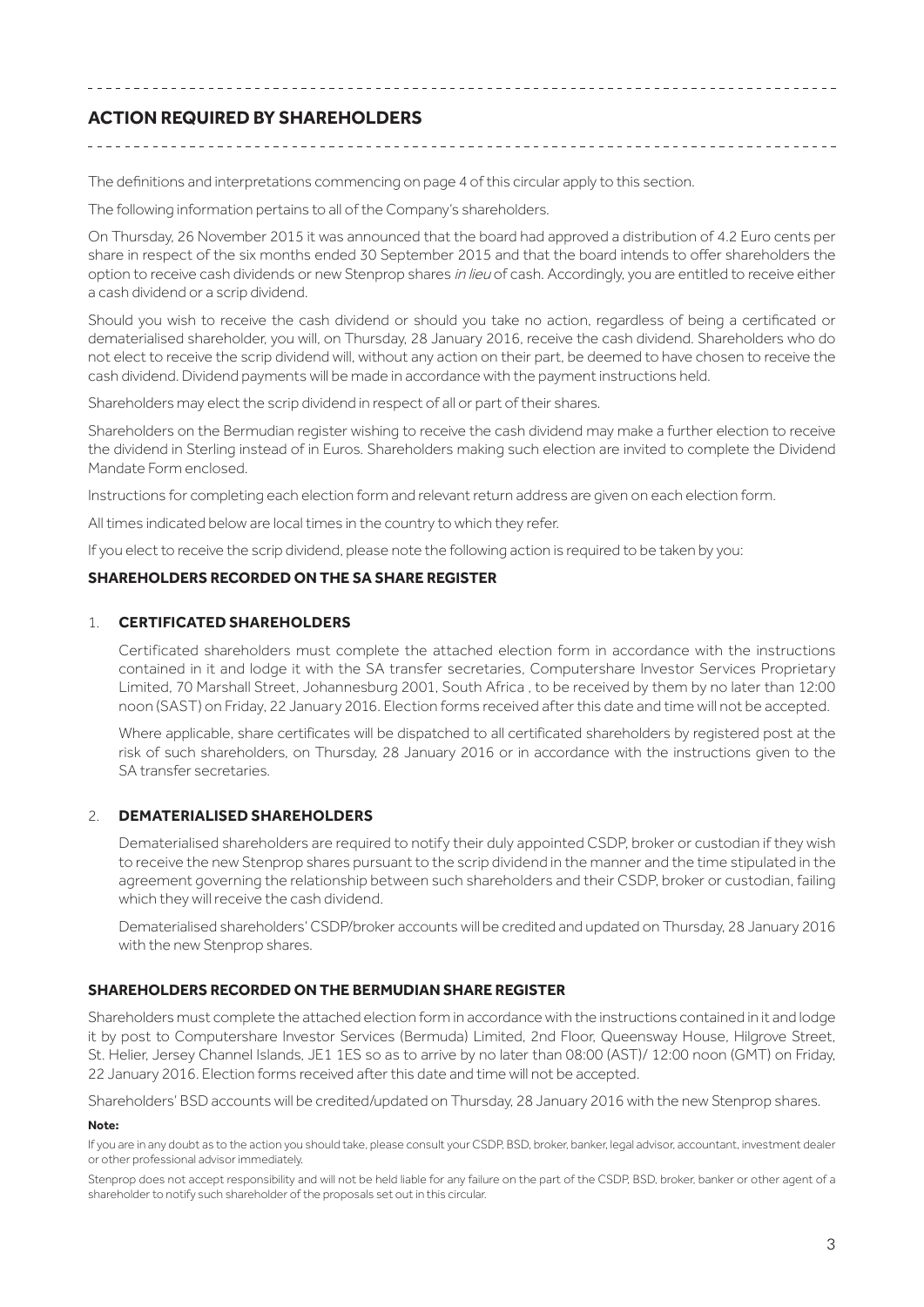# **DEFINITIONS AND INTERPRETATIONS**

In this circular and the election form attached to it, unless the context indicates a contrary intention, the words in the first column shall have the meanings assigned to them in the second column; the singular includes the plural and vice versa; an expression which denotes one gender includes the other gender; a natural person includes a juristic person and vice versa and cognate expressions shall bear corresponding meanings.

| "Apex Corporate Services Ltd." or<br>"company secretary" | Apex Corporate Services Ltd. (Registration number 43607), a private company<br>incorporated and registered in Bermuda and the company secretary to the<br>Company further details of which are set out in the "Corporate Information"<br>section;                     |
|----------------------------------------------------------|-----------------------------------------------------------------------------------------------------------------------------------------------------------------------------------------------------------------------------------------------------------------------|
| "AST"                                                    | Atlantic Standard Time;                                                                                                                                                                                                                                               |
| "BACS"                                                   | a scheme for the electronic processing of financial transactions within the<br>United Kingdom;                                                                                                                                                                        |
| "Bermuda Companies Act"                                  | the Bermuda Companies Act 1981, as amended;                                                                                                                                                                                                                           |
| "Bermuda Exchange Control<br>Regulation                  | the Exchange Control Act 1972, and related regulations of Bermuda, as<br>amended:                                                                                                                                                                                     |
| "Bermudian record date"                                  | the date on which a Stenprop shareholder on the Bermudian share register<br>must be recorded in the register in order to participate in the cash dividend or<br>the scrip dividend being the close of business on Friday, 22 January 2016;                            |
| "Bermudian share register"                               | the register of shareholders maintained on behalf of the Company by the<br>Bermudian registrars;                                                                                                                                                                      |
| "Bermudian registrars"                                   | Computershare Investor Services (Bermuda) Limited (Company number<br>41776), a private company incorporated and registered in Bermuda and the<br>Bermudian registrars to the Company, further details of which are set out in the<br>"Corporate Information" section; |
| "BSD"                                                    | Bermuda Securities Depository service operated by the BSX;                                                                                                                                                                                                            |
| "BSX"                                                    | the Stock Exchange of Bermuda Limited established under the repealed Stock<br>Exchange Act of Bermuda;                                                                                                                                                                |
| "BSX sponsor"                                            | Appleby Securities (Bermuda) Ltd, (Registration number 25105), a private<br>company incorporated and registered in Bermuda and the BSX sponsor to the<br>Company, further details of which are set out in the "Corporate Information"<br>section;                     |
| "Bye-Laws"                                               | the bye-laws of the Company, dated 31October 2014 and as amended from<br>time to time which together with the Memorandum of Association comprise<br>the constitutional documents of the Company;                                                                      |
| "cash dividend"                                          | the cash dividend of 4.2 Euro cents per share payable to shareholders out of<br>the Company's distributable profits in accordance with their shareholding in<br>the Company as at the record date, unless receipt of the scrip dividend has<br>been elected;          |
| "certificated shareholder"                               | Stenprop shareholders holding certificated shares in the Company;                                                                                                                                                                                                     |
| "certificated shares"                                    | shares in respect of which physical share certificates have been or will be<br>issued;                                                                                                                                                                                |
| "circular" or "this circular"                            | this circular dated Friday, 11 December 2015 including the election form;                                                                                                                                                                                             |
| "common monetary area"                                   | collectively, South Africa, the Republic of Namibia and the Kingdoms of Lesotho<br>and Swaziland:                                                                                                                                                                     |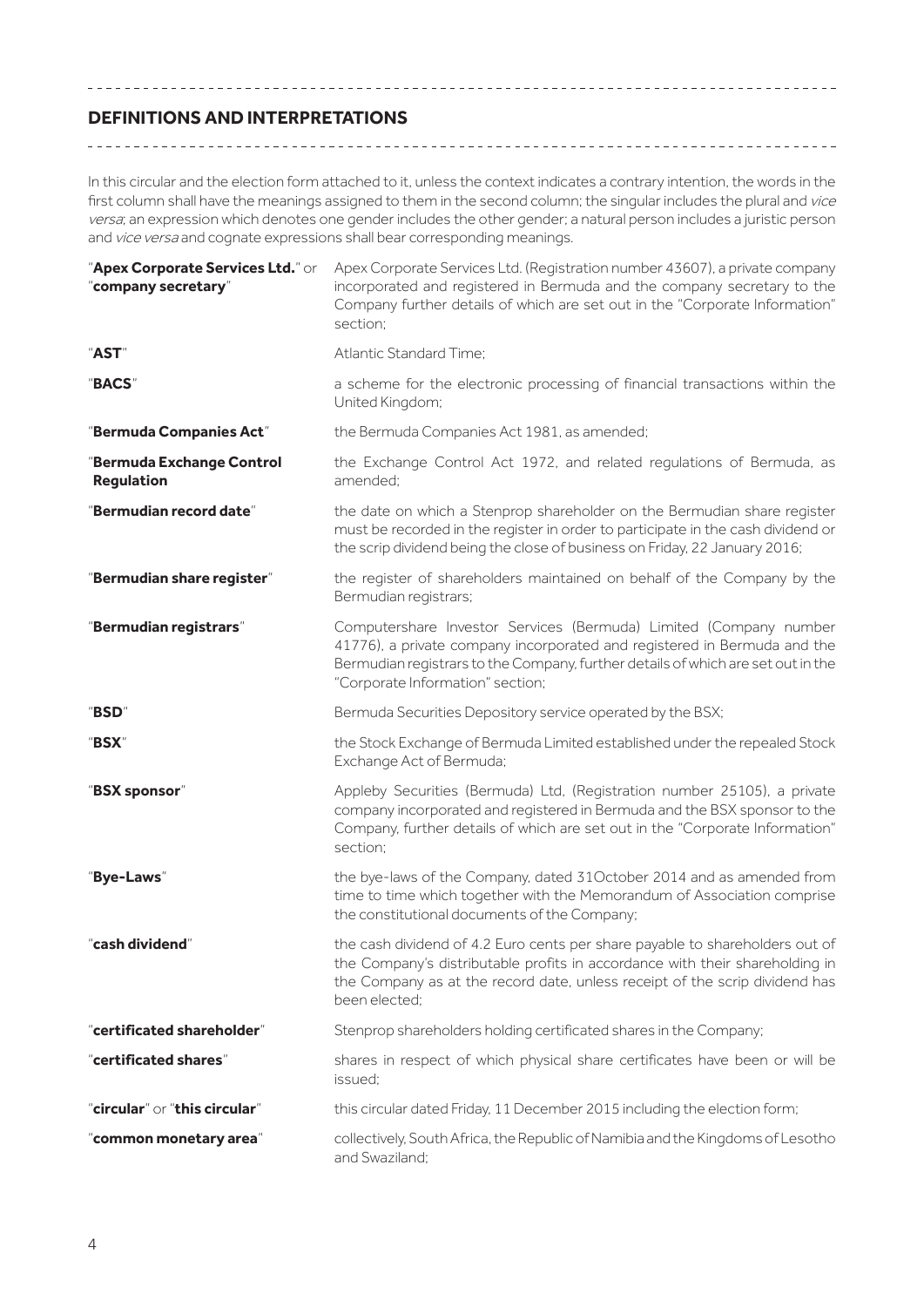| "CSDP"                                                                  | a Central Securities Depository Participant appointed by a shareholder for<br>purposes of, and in regard to, dematerialisation and to hold and administer<br>securities or an interest in securities on behalf of a shareholder in South Africa;                                                                                                                                                                             |
|-------------------------------------------------------------------------|------------------------------------------------------------------------------------------------------------------------------------------------------------------------------------------------------------------------------------------------------------------------------------------------------------------------------------------------------------------------------------------------------------------------------|
| "dematerialise" or<br>"dematerialisation"                               | the process whereby physical share certificates are replaced with electronic<br>records of ownership under BSD in respect of shares on the Bermudian share<br>register or the process whereby certificated shares are converted to an<br>electronic form as dematerialised shares under Strate and recorded in the sub-<br>register of shareholders by the CSDP or broker in the case of shares on the<br>SA share register; |
| "dematerialised shareholder"                                            | Stenprop shareholder holding dematerialised shares;                                                                                                                                                                                                                                                                                                                                                                          |
| "dematerialised shares"                                                 | shares which have been dematerialised and deposited in the BSD or<br>incorporated into the Strate system;                                                                                                                                                                                                                                                                                                                    |
| "directors" or "the board of<br>directors" or "the board"               | the board of directors of Stenprop;                                                                                                                                                                                                                                                                                                                                                                                          |
| $"$ election form $"$                                                   | the election form enclosed with this circular to be completed by certificated<br>shareholders on the SA share register and shareholders on the Bermudian<br>share register wishing to receive the scrip dividend;                                                                                                                                                                                                            |
| "emigrant"                                                              | an emigrant from South Africa whose address is outside of the common<br>monetary area;                                                                                                                                                                                                                                                                                                                                       |
| "EUR", "€" or "Euro"                                                    | Euro, the lawful currency of those member states of the European Union who<br>have adopted it as such;                                                                                                                                                                                                                                                                                                                       |
| "GMT"                                                                   | Greenwich Mean Time:                                                                                                                                                                                                                                                                                                                                                                                                         |
| "Java Capital" or "JSE sponsor" or<br>"South African corporate advisor" | collectively, Java Capital Proprietary Limited (Registration number<br>2012/089864/07), the South African corporate advisor and Java Capital<br>Trustees and Sponsors (Proprietary) Limited (Registration number<br>2008/005780/07), the JSE sponsor, full details of which are set out in the<br>"Corporate Information" section;                                                                                           |
| "JSE"                                                                   | Johannesburg Stock Exchange, being the exchange operated by the JSE<br>Limited (Registration number 2005/022939/06), a public company registered<br>and incorporated in accordance with the laws of South Africa and licensed as an<br>exchange under the Financial Markets Act of South Africa, 2012 (Act 19 of<br>2012), as amended;                                                                                       |
| "last practical date"                                                   | the last practical date prior to finalisation of this circular, being Friday,<br>27 November 2015:                                                                                                                                                                                                                                                                                                                           |
| $"$ non-resident $"$                                                    | a person not ordinarily resident in South Africa;                                                                                                                                                                                                                                                                                                                                                                            |
| "new Stenprop shares" or<br>"scrip dividend shares"                     | new fully-paid ordinary Stenprop shares to be issued at the scrip dividend<br>reference price per share pursuant to the scrip dividend;                                                                                                                                                                                                                                                                                      |
| $"Rand"$ or $"R"$ or $"ZAR"$                                            | the South African Rand, the lawful currency of South Africa;                                                                                                                                                                                                                                                                                                                                                                 |
| "Rand exchange rate"                                                    | the Euro to Rand conversion rate to be announced on 8 January 2016;                                                                                                                                                                                                                                                                                                                                                          |
| "record date"                                                           | the SA record date and/or the Bermudian record date as the context may<br>indicate:                                                                                                                                                                                                                                                                                                                                          |
| "SA Exchange Control Regulations"                                       | the Exchange Control Regulations of South Africa issued under the Currency<br>and Exchanges Act, 1933 (Act 9 of 1933), as amended;                                                                                                                                                                                                                                                                                           |
| "SA record date"                                                        | the date on which a Stenprop shareholder on the SA share register must be<br>recorded in the register in order to participate in the cash dividend or the scrip<br>dividend being the close of business on Friday, 22 January 2016;                                                                                                                                                                                          |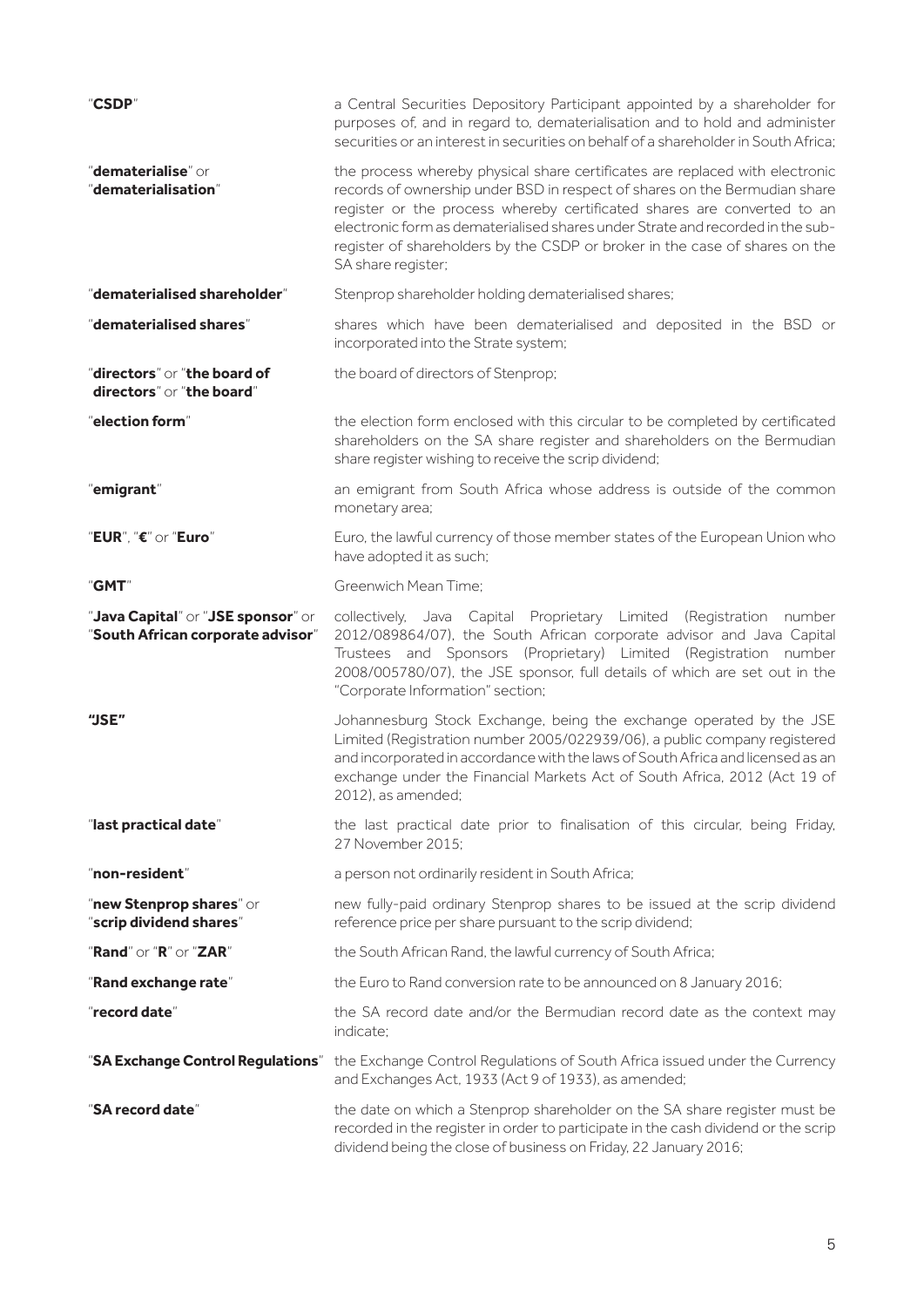| "SA share register"                                               | the register of shareholders maintained on behalf of the Company in South<br>Africa by Computershare Investor Services;<br>Computershare Investor Services Proprietary Limited (Registration number<br>2004/003647/07), a private company incorporated and registered in South<br>Africa and the SA transfer secretaries to the Company, further details of which<br>are set out in the "Corporate Information" section; |  |
|-------------------------------------------------------------------|--------------------------------------------------------------------------------------------------------------------------------------------------------------------------------------------------------------------------------------------------------------------------------------------------------------------------------------------------------------------------------------------------------------------------|--|
| "SA transfer secretaries" or<br>"Computershare Investor Services" |                                                                                                                                                                                                                                                                                                                                                                                                                          |  |
| "SAST"                                                            | South African Standard Time;                                                                                                                                                                                                                                                                                                                                                                                             |  |
| "scrip dividend"                                                  | the issue to Stenprop shareholders who have elected to receive the scrip<br>dividend, of new Stenprop shares in proportion to the portion of those Stenprop<br>shareholders' shareholding in Stenprop as at the record date in respect of<br>which they have elected to receive the scrip dividend;                                                                                                                      |  |
| "scrip dividend reference price"                                  | (i) for Stenprop shares on the Bermudian share register, 97% of the total of:                                                                                                                                                                                                                                                                                                                                            |  |
|                                                                   | the 5 day volume weighted average traded price of the Stenprop shares<br>on the JSE prior to the announcement of the Rand exchange rate,<br>converted to Euro at the Rand exchange rate,<br>less the amount of the dividend per Stenprop share, or<br>$\bullet$                                                                                                                                                          |  |
|                                                                   | (ii) for Stenprop shares on the SA share register, 97% of the total of:                                                                                                                                                                                                                                                                                                                                                  |  |
|                                                                   | • the 5 day volume weighted average traded price of the Stenprop shares<br>on the JSE prior to the announcement of the Rand exchange rate,<br>less the amount of the dividend per Stenprop share where the dividend<br>$\bullet$<br>amount is converted to Rand at the Rand exchange rate;                                                                                                                               |  |
| "SENS"                                                            | the Stock Exchange News Service, being the news service operated by the JSE;                                                                                                                                                                                                                                                                                                                                             |  |
| "South Africa" or "SA"                                            | the Republic of South Africa;                                                                                                                                                                                                                                                                                                                                                                                            |  |
| "Stenprop" or "the Company"                                       | Stenprop Limited (Registration number 47031), a company registered and<br>incorporated in accordance with the laws of Bermuda;                                                                                                                                                                                                                                                                                           |  |
| "Stenprop shares" or "shares"                                     | ordinary shares with a par value of EUR0.000001258 in the share capital of the<br>Company;                                                                                                                                                                                                                                                                                                                               |  |
| "Stenprop shareholders" or<br>"shareholders"                      | holders of Stenprop shares;                                                                                                                                                                                                                                                                                                                                                                                              |  |
| Sterling"                                                         | Pound Sterling, the lawful currency of the United Kingdom;                                                                                                                                                                                                                                                                                                                                                               |  |
| "Sterling exchange rate"                                          | the Euro to Sterling conversion rate to be announced on or before<br>8 January 2016;                                                                                                                                                                                                                                                                                                                                     |  |
| "Strate"                                                          | Strate Proprietary Limited (Registration number 1998/022242/07), a private<br>company registered and incorporated in terms of the laws of South Africa,<br>which is licensed to operate, in terms of the Financial Markets Act (Act 19 of<br>2012), as amended, and which is responsible for the electronic settlement<br>system of the JSE; and                                                                         |  |
| "transfer secretaries and /or<br>registrars"                      | collectively, the SA transfer secretaries and the Bermudian registrars.                                                                                                                                                                                                                                                                                                                                                  |  |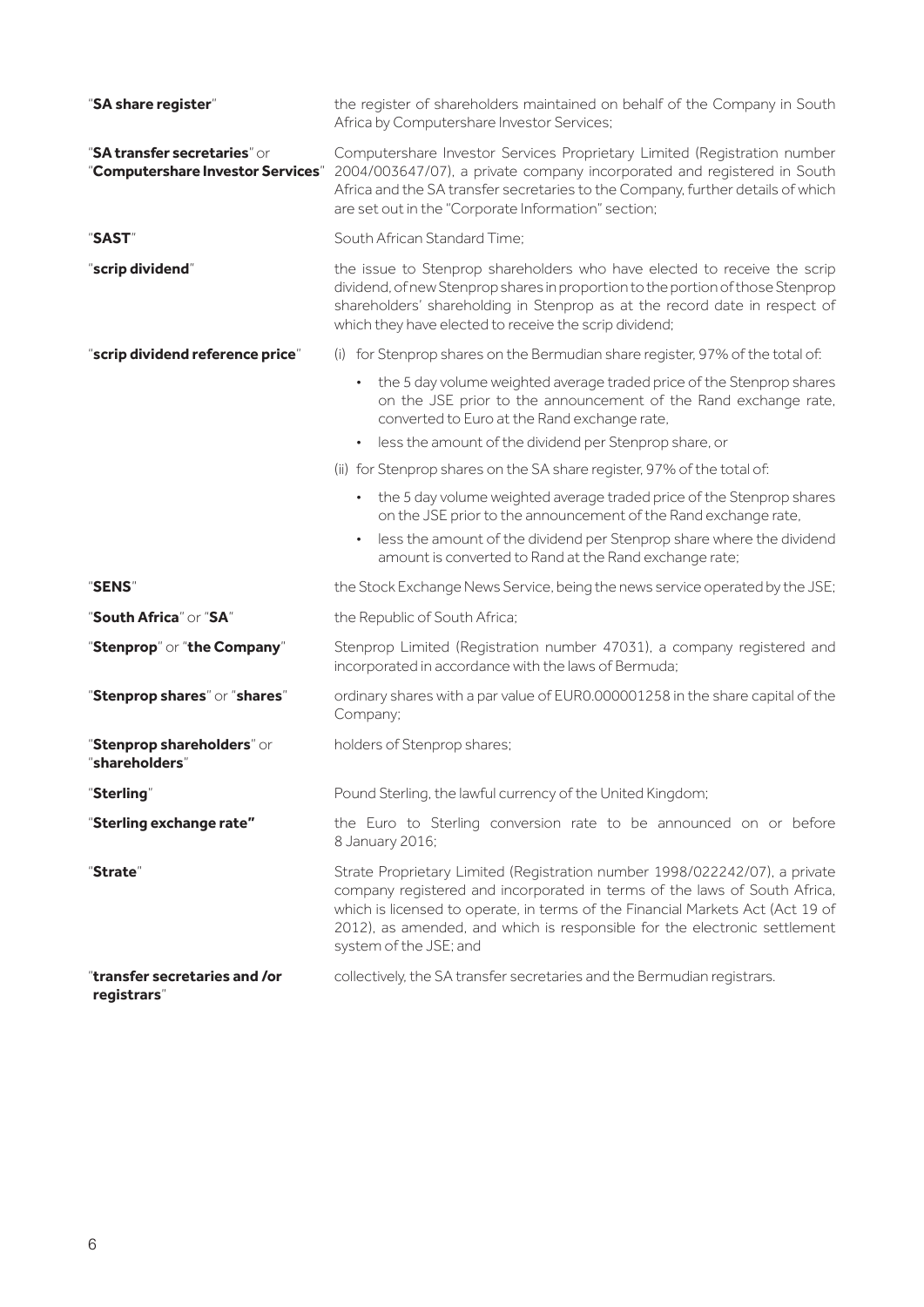# **STENPROP**

# **Stenprop Limited**

(Incorporated in Bermuda) (Registration number 47031) BSX share code: STP.BH JSE share code: STP ISIN: BMG8465Y1093 ("**Stenprop**" or "**the Company**")

# **CIRCULAR TO STENPROP SHAREHOLDERS**

\_\_\_\_\_\_\_\_\_\_\_\_\_\_\_\_\_\_

### 1. **INTRODUCTION**

On Thursday, 26 November 2015 it was announced that the board had approved and declared a distribution of 4.2 Euro cents per share in respect of the six months ended 30 September 2015 and that the board intends offering to shareholders the option to receive in respect of all or a part of their Stenprop shareholding either a scrip dividend by way of an issue of new Stenprop shares (of the same class as existing shares) credited as fully paid up, or a cash dividend. Accordingly, a cash dividend will be paid to shareholders unless shareholders elect to receive a scrip dividend in respect of all or a part of their Stenprop shareholding by way of an issue of new Stenprop shares credited as fully paid up. Shareholders of Stenprop on the record date who elect to receive the scrip dividend instead of the cash dividend, must ensure that their election forms are received by the relevant transfer secretaries in accordance with the salient dates and times mentioned in this circular.

# 2. **CASH DIVIDEND**

#### 2.1 **Shareholders on the SA share register**

- 2.1.1 South African resident shareholders and non-resident shareholders who hold shares on the SA share register and who do not elect to receive the scrip dividend will receive the cash dividend in Rand.
- 2.1.2 Shareholders not electing to receive the scrip dividend will, without any action on their part, be deemed to have elected to receive the cash dividend.
- 2.1.3 The cash dividend will be paid out of the Company's distributable profits.

#### 2.2 **Shareholders on the Bermudian share register**

- 2.2.1 South African resident and non-resident shareholders who hold Stenprop shares on the Bermudian share register and who do not elect to receive the scrip dividend will receive the cash dividend.
- 2.2.2 By completing the attached currency election form shareholders may elect to receive the cash dividend in Sterling instead of Euros. Shareholders making such an election will receive a cash dividend in Sterling, based on the Sterling exchange rate to be obtained by the Company on or before Friday, 8 January 2016. An announcement in this respect will be made on or before Friday, 8 January 2016. Shareholders electing to receive the cash dividend in Sterling may also complete the attached Dividend Mandate Form if they wish to receive the payment by BACS.
- 2.2.3 Shareholders not electing to receive the scrip dividend will, without any action on their part, be deemed to have elected to receive the cash dividend in Euro.
- 2.2.4 The cash dividend will be paid out of the Company's distributable profits.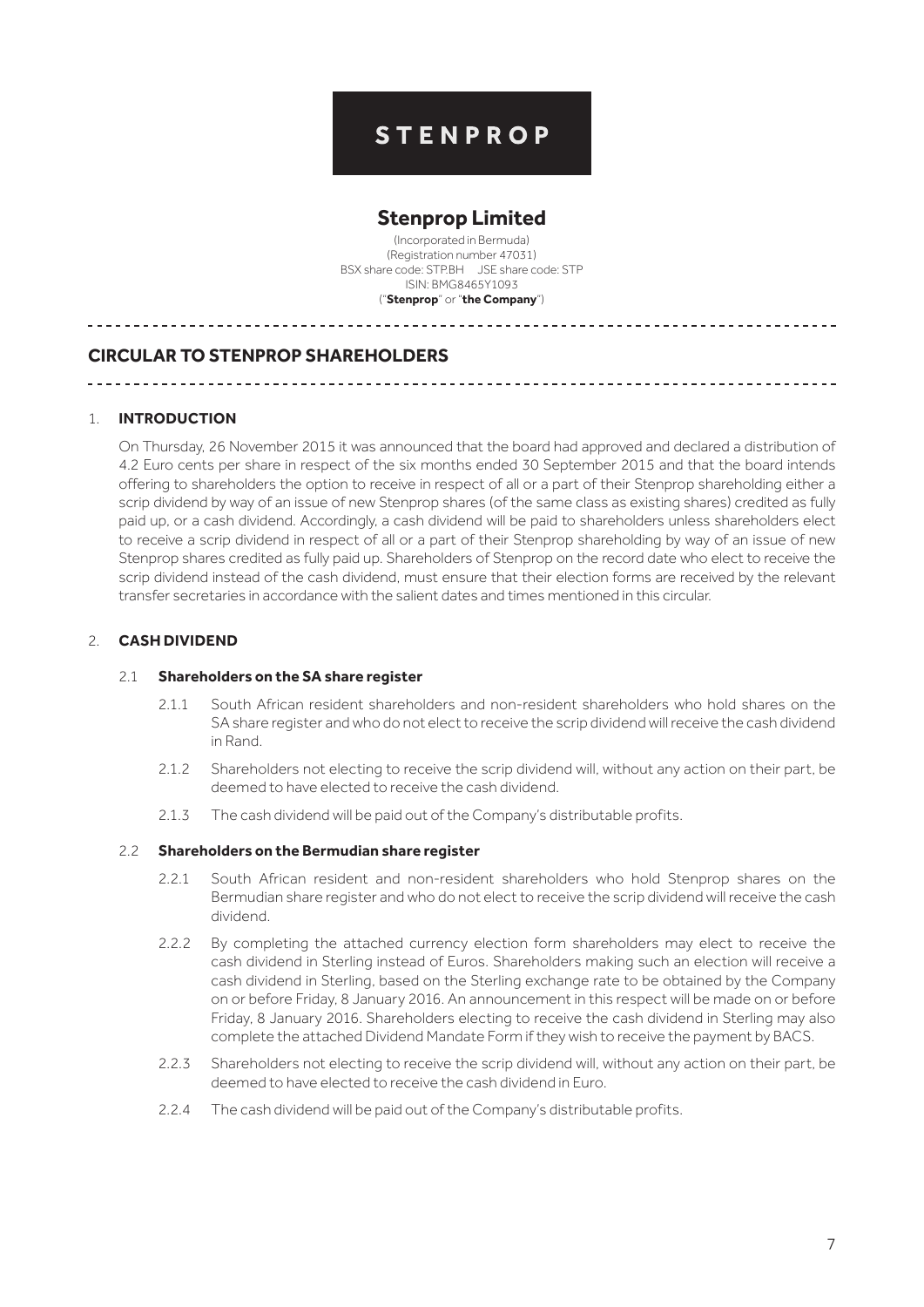### 2.3 **Other information**

2.3.1 Maximum value of cash dividends

If no shareholders were to elect to receive the scrip dividend, the value of the cash dividends will amount to €11,748,280.

2.3.2 Maximum number of Stenprop shares and share capital in case all shareholders elect to receive the scrip dividend

Should all shareholders elect to receive the scrip dividend, the maximum total number of new Stenprop shares to be issued by Stenprop will be calculated as  $\epsilon$ 11,748,280 divided by the scrip dividend reference price.

# 3. **SCRIP DIVIDEND**

### 3.1 **Terms of the scrip dividend and calculation of the scrip dividend**

- 3.1.1 The scrip dividend will take place in accordance with bye-law35 and bye-law37 of the Company's Bye-Laws and Section 54 of the Bermuda Companies Act.
- 3.1.2 Should a shareholder validly elect to receive the scrip dividend in lieu of cash for all or part of his Stenprop shareholding, such shareholder will become entitled to a number of new Stenprop shares which value will be at a premium to the cash dividend such shareholder would have otherwise received, derived from a scrip dividend reference price discounted by 3%. A shareholder's entitlement to new Stenprop shares will be calculated by multiplying the number of elected shares held by that shareholder at the record date by the dividend per share of 4.2 Euro cents (converted to Rand at the exchange rate for Stenprop shares on the SA share register) and dividing it by the scrip dividend reference price. The new Stenprop shares to be issued pursuant to the scrip dividend will be funded from the Company's distributable reserves.
- 3.1.3 The election may be made by shareholders, including nominee shareholders in respect of all or part of their shareholdings held at the close of business on the record date only.

# 3.2 **Fractions**

The allocation of new Stenprop shares will be such that shareholders who elect to receive the scrip dividend will not be allocated a fraction of a new Stenprop share and as such any entitlement to receive a fraction of a new Stenprop share which:

- 3.2.1 is less than one-half of a new Stenprop share, will be rounded down to the nearest whole number;
- 3.2.2 is equal to or greater than one-half of a new Stenprop share but less than a whole new Stenprop share, will be rounded up to the nearest whole number; and
- 3.2.3 no fractions of new Stenprop shares will be issued, nor will any residual entitlements be carried forward to any future scrip dividend issue, and any amount of dividend not represented by scrip dividend shares will not be paid or payable to the relevant shareholders in respect of that dividend, but will be retained by the Company.

# 4. **RATIONALE FOR THE SCRIP DIVIDEND**

The rationale for the scrip dividend is to afford shareholders the opportunity to increase their shareholding in Stenprop and to retain flexibility with regard to the Company's cash resources.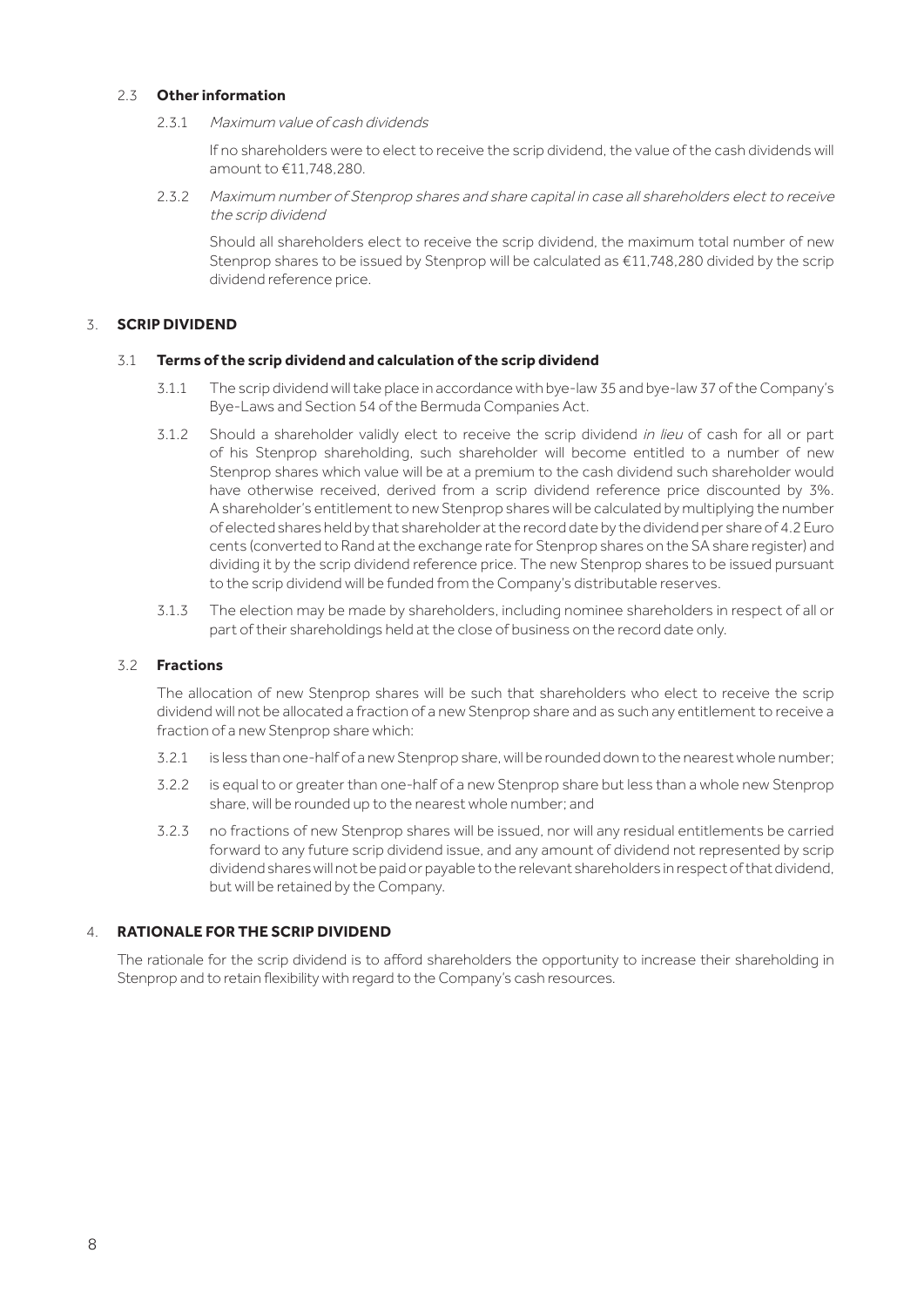# 5. **SHARE CAPITAL**

The share capital of the Company as at the last practical date is as follows:

|                                                                       | <b>EUR</b>  |
|-----------------------------------------------------------------------|-------------|
| <b>Share capital</b>                                                  |             |
| Authorised                                                            |             |
| 100000000000 ordinary shares with a par value of EUR 0.000001258 each | 1 2 5 8     |
| Issued share capital                                                  |             |
| 279 720 942 ordinary shares with a par value of EUR 0.000001258 each  | 352         |
| Share premium                                                         | 385036228   |
| <b>Total</b>                                                          | 385 036 580 |

### 6. **TAX IMPLICATIONS**

### 6.1 **SA resident shareholders**

The receipt of the cash dividend or electing to receive the scrip dividend may have tax implications for shareholders.

For those South African resident shareholders receiving the cash dividend, such amount will be regarded as a foreign dividend and may be subject to South African dividends withholding tax at a rate of 15%, unless an exemption as set out in the South African tax legislation applies.

The receipt of new Stenprop shares by South African resident shareholders should not be classified as a dividend or a foreign dividend for South African tax purposes and, accordingly, South African dividends withholding tax should not be levied on the new Stenprop shares. However, the legislation in this regard is complex and its implementation is uncertain. Accordingly, shareholders should seek independent professional tax advice.

Stenprop shareholders are advised to consult their professional advisors regarding the tax consequences of the cash dividend and the scrip dividend or should they be in any doubt as to the appropriate action to take.

There is no withholding tax payable in Bermuda.

### 6.2 **Shareholders residing outside of South Africa**

The receipt of the cash dividend or electing to receive the scrip dividend may have tax implications for shareholders who are resident in countries other than South Africa and such shareholders are advised to obtain appropriate advice from their professional advisors in this regard.

# 7. **LISTING OF NEW STENPROP SHARES**

Application will be made to the JSE and the BSX to list the new Stenprop shares issued in terms of the scrip dividend, with effect from the commencement of trade on Thursday, 28 January 2016.

### 8. **SOUTH AFRICAN LAW AND BERMUDIAN LAW**

All transactions arising from the provisions of this circular and the election form shall be governed by and be subject to the laws of South Africa and Bermuda and in the event of any conflict, such conflict will be resolved in accordance with recognised and established principles of conflict of laws.

### 9. **EXCHANGE CONTROL REGULATIONS (FOR SHAREHOLDERS ON THE BERMUDIAN SHARE REGISTER)**

Although the Company is incorporated in Bermuda, it is designated as a non-resident of Bermuda for exchange control purposes by the Bermuda Monetary Authority ("**BMA**"). Pursuant to its non-resident status, the Company may engage in transactions in currencies other than Bermuda dollars and there are no restrictions on its ability to transfer funds (other than funds denominated in Bermuda dollars) in and out of Bermuda or to pay dividends to non-Bermuda residents.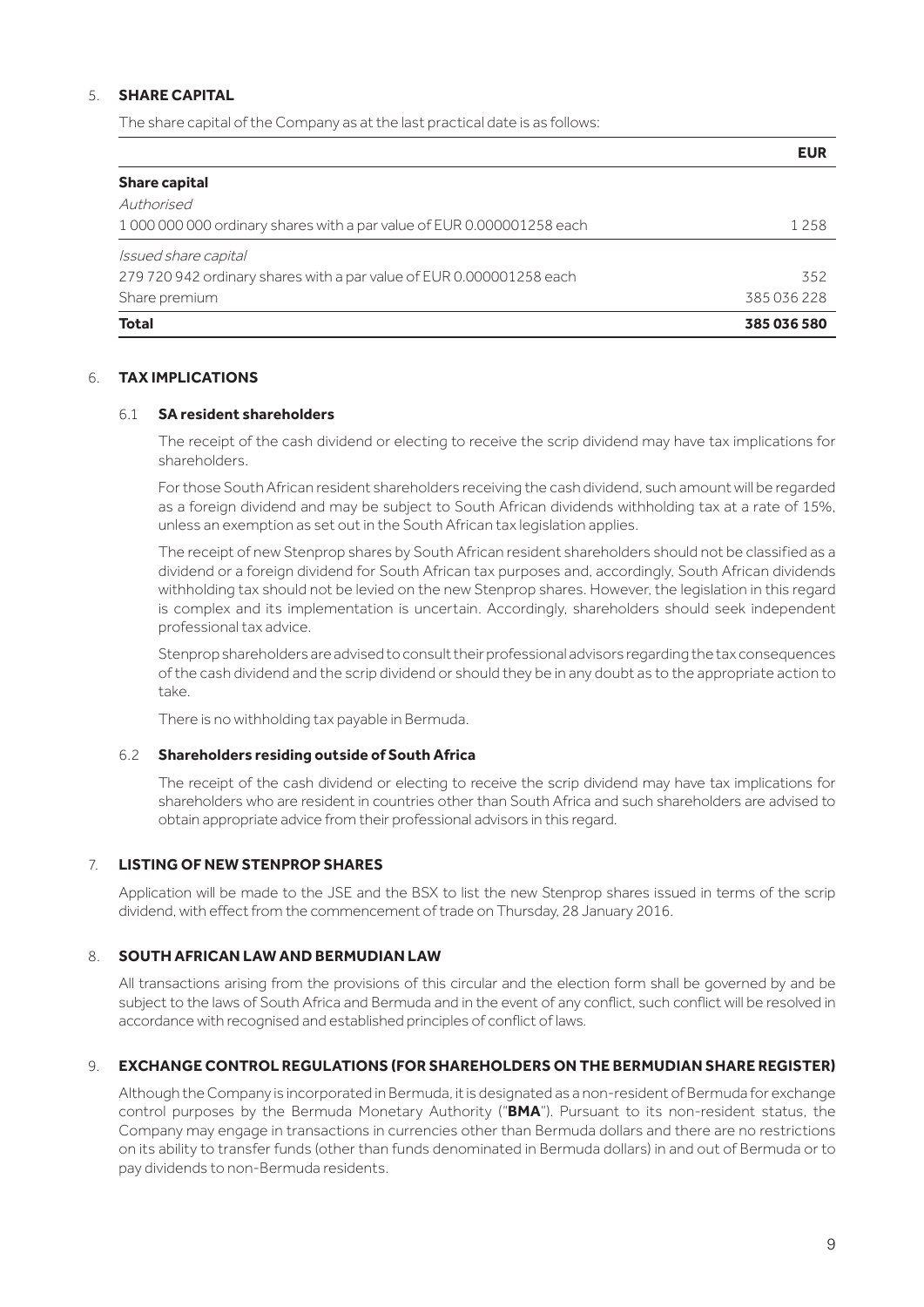Securities may be offered or sold in Bermuda only in compliance with the provisions of the Investment Business Act 2003, and the Bermuda Exchange Control Regulation which regulate the sale of securities in Bermuda. In addition, specific permission is required from the BMA, pursuant to the provisions of the Bermuda Exchange Control Regulation, for all issuances and transfers of securities (which includes the new Stenprop shares) of Bermuda companies, other than in cases where the BMA has granted a general permission. The BMA, in its policy dated June 1, 2005, provides that where any equity securities of a Bermuda company, which would include the new Stenprop shares, are listed on an appointed stock exchange (the BSX and JSE are deemed to be appointed stock exchanges under Bermudian law), general permission is given for the issue and subsequent transfer of any securities of the Company, including the new Stenprop shares, from and/or to a non-resident of Bermuda, for as long as an equity securities of the Company remain so listed.

# 10. **EXCHANGE CONTROL REGULATIONS (FOR SHAREHOLDERS ON THE SA SHARE REGISTER)**

The following is intended only as a guide and is therefore not a comprehensive statement of the SA Exchange Control Regulations applicable to shareholders on the SA share register.

Stenprop shareholders who are in any doubt as to the appropriate course of action to take should consult their professional advisors.

Any new Stenprop shares issued in terms of the scrip dividend are not freely transferable from South Africa and must be dealt within the terms of the SA Exchange Control Regulations.

Shareholders who hold shares on the SA share register can only receive shares on that register.

### 10.1 **Shareholders who elect to receive:**

10.1.1 The cash dividend

### **Non-residents and emigrants**

As the cash dividend will be paid out of the Company's distributable profits, such dividends are freely transferable from South Africa.

The election of the cash dividend by emigrants must be made through an authorised dealer in foreign exchange controlling the shareholder's emigrant blocked assets.

10.1.2 New Stenprop shares

### 10.1.2.1 **In the case of certificated shareholders:**

### 10.1.2.1.1 **Non-residents**

Share certificates will be issued with a "non-resident" endorsement and will be sent to the registered address of the shareholder concerned or in accordance with the instructions given to the SA transfer secretaries.

### 10.1.2.1.2 **Emigrants**

Any new share certificates based on emigrants' shares controlled in terms of the SA Exchange Control Regulations will be forwarded to the authorised dealer in foreign exchange controlling their blocked assets. The election by emigrants for the above purpose must be made through the authorised dealer in foreign exchange controlling their blocked assets. Such share certificates will be endorsed "non-resident".

### 10.1.2.2 **In the case of dematerialised shareholders:**

All aspects relating to the SA Exchange Control Regulations will be managed by their CSDP or broker, as follows:

### 10.1.2.2.1 **Non-residents**

Ordinary shares issued will be credited to their CSDP or broker accounts and a "non-resident" annotation will appear in the CSDP or broker register.

Dividend payments will be credited directly to the bank accounts nominated for them by their CSDP or broker.